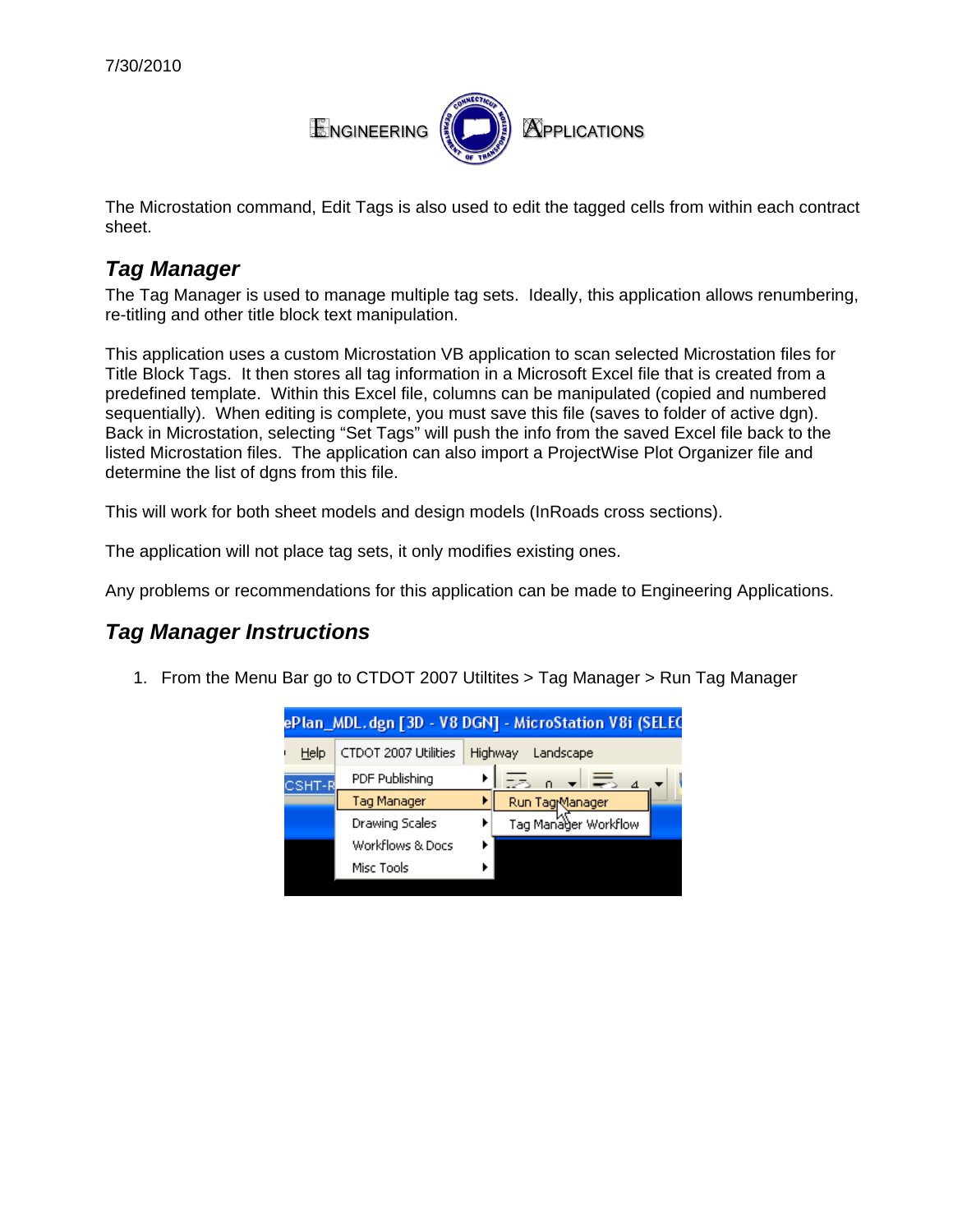## 7/30/2010

| $\mathbf{z}$<br><b>Change Tags</b>                                                                                                                 |  |  |
|----------------------------------------------------------------------------------------------------------------------------------------------------|--|--|
| Tag Manager version 1.2.1<br>Design Files:                                                                                                         |  |  |
| Add Design Files<br>Remove File(s)<br>Move File(s) Up<br>Move File(s) Down<br>Scan for Tags<br>Set Tags<br>$\Gamma$ Log to file<br>Scan ALL Models |  |  |
| Save Design File List<br>Open Design File List<br><b>EXIT</b>                                                                                      |  |  |

- 2. Select "Add Design Files", browse and Select Design Files. Note Files could be added from multiple folders and then sorted. At this time an IPS (ProjectWise Plot Organizer) file can be opened and its list of dgn files can be imported.
- 3. When the list is complete, select "Scan for Tags". This will begin an automated operation of opening each file in the list and scanning for tag sets. While it is scanning these files, it is writing to an Excel file (TagData.xls).

| Microsoft Excel - Change Tags 2<br>$\blacksquare$                                                                                                                                                                                                                                                                                                                                                                                                                                                                                                |                                                                                                                                                                              |                      |  |
|--------------------------------------------------------------------------------------------------------------------------------------------------------------------------------------------------------------------------------------------------------------------------------------------------------------------------------------------------------------------------------------------------------------------------------------------------------------------------------------------------------------------------------------------------|------------------------------------------------------------------------------------------------------------------------------------------------------------------------------|----------------------|--|
| File Edit View Insert Format Tools Data Window Help Adobe PDF                                                                                                                                                                                                                                                                                                                                                                                                                                                                                    | Type a question for help                                                                                                                                                     | $ B$ $\times$        |  |
| $\mid \text{log} \text{ mod } \text{log} \text{ mod } \text{log} \mid \text{log} \text{ mod } \text{log} \text{ mod } \text{log} \text{ mod } \text{log} \text{ mod } \text{log} \text{ mod } \text{log} \text{ mod } \text{log} \text{ mod } \text{log} \text{ mod } \text{log} \text{ mod } \text{log} \text{ mod } \text{log} \text{ mod } \text{log} \text{ mod } \text{log} \text{ mod } \text{log} \text{ mod } \text{log} \text{ mod } \text{log} \text{ mod } \text{log} \text{ mod } \text{log} \text{ mod } \text{log} \text{ mod } \$ |                                                                                                                                                                              |                      |  |
| iation of the Company of the Changes Figure Review                                                                                                                                                                                                                                                                                                                                                                                                                                                                                               |                                                                                                                                                                              |                      |  |
| 【西方】                                                                                                                                                                                                                                                                                                                                                                                                                                                                                                                                             |                                                                                                                                                                              |                      |  |
| E <sub>6</sub><br>$f_{\mathbf{x}}$                                                                                                                                                                                                                                                                                                                                                                                                                                                                                                               |                                                                                                                                                                              |                      |  |
| E<br>E<br> H <br>G                                                                                                                                                                                                                                                                                                                                                                                                                                                                                                                               | R <br><b>N</b><br> P <br>S.<br> T <br>Κ<br>$\mathbf{L}$<br>M<br>$\Omega$<br>Q                                                                                                | U.<br>$\lambda$      |  |
| Click Box in each column to copy top tag to all contract drawings<br>Instructions: Press Ctrl-Plus to sort a column ascending. Press Ctrl-Minus to sort a column descending.                                                                                                                                                                                                                                                                                                                                                                     |                                                                                                                                                                              |                      |  |
| $\sqrt{2}$<br><b>Drawing No</b><br><b>Sheet No</b><br><b>Project No</b>                                                                                                                                                                                                                                                                                                                                                                                                                                                                          | <b>Project Title</b><br>Town<br><b>Designer</b><br><b>Drawing Title</b><br>Checker                                                                                           | <b>Date Signed</b>   |  |
| 3 01 Project Number<br>05 Drawing No<br>06 Sheet No                                                                                                                                                                                                                                                                                                                                                                                                                                                                                              | 04 Drawing Title Line 1<br>02 Project Title1<br>03 Town Names Line 1<br>08 Checked By<br>07 Designer<br>02 Project Title2<br>03 Town Names Line 2<br>04 Drawing Title Line 2 | 09 Office of Eng Dat |  |
| $\overline{4}$<br>$\overline{5}$                                                                                                                                                                                                                                                                                                                                                                                                                                                                                                                 | 02 Project Title3                                                                                                                                                            | dd/mo/yr             |  |
| 6                                                                                                                                                                                                                                                                                                                                                                                                                                                                                                                                                |                                                                                                                                                                              |                      |  |
| $\overline{7}$                                                                                                                                                                                                                                                                                                                                                                                                                                                                                                                                   |                                                                                                                                                                              |                      |  |
| $\bf 8$                                                                                                                                                                                                                                                                                                                                                                                                                                                                                                                                          |                                                                                                                                                                              |                      |  |
| $\overline{9}$<br>10                                                                                                                                                                                                                                                                                                                                                                                                                                                                                                                             |                                                                                                                                                                              |                      |  |
| 11                                                                                                                                                                                                                                                                                                                                                                                                                                                                                                                                               |                                                                                                                                                                              |                      |  |
| 12                                                                                                                                                                                                                                                                                                                                                                                                                                                                                                                                               |                                                                                                                                                                              |                      |  |
| 13                                                                                                                                                                                                                                                                                                                                                                                                                                                                                                                                               |                                                                                                                                                                              |                      |  |
| 14<br>15                                                                                                                                                                                                                                                                                                                                                                                                                                                                                                                                         |                                                                                                                                                                              |                      |  |
| 16                                                                                                                                                                                                                                                                                                                                                                                                                                                                                                                                               |                                                                                                                                                                              |                      |  |
| 17                                                                                                                                                                                                                                                                                                                                                                                                                                                                                                                                               |                                                                                                                                                                              |                      |  |
| 18                                                                                                                                                                                                                                                                                                                                                                                                                                                                                                                                               |                                                                                                                                                                              |                      |  |
| 19                                                                                                                                                                                                                                                                                                                                                                                                                                                                                                                                               |                                                                                                                                                                              |                      |  |
| 20<br>21                                                                                                                                                                                                                                                                                                                                                                                                                                                                                                                                         |                                                                                                                                                                              |                      |  |
|                                                                                                                                                                                                                                                                                                                                                                                                                                                                                                                                                  |                                                                                                                                                                              |                      |  |
| $\frac{22}{23}$                                                                                                                                                                                                                                                                                                                                                                                                                                                                                                                                  |                                                                                                                                                                              |                      |  |
| 24                                                                                                                                                                                                                                                                                                                                                                                                                                                                                                                                               |                                                                                                                                                                              |                      |  |
| 25<br>26                                                                                                                                                                                                                                                                                                                                                                                                                                                                                                                                         |                                                                                                                                                                              |                      |  |
| 27                                                                                                                                                                                                                                                                                                                                                                                                                                                                                                                                               |                                                                                                                                                                              |                      |  |
| 28                                                                                                                                                                                                                                                                                                                                                                                                                                                                                                                                               |                                                                                                                                                                              |                      |  |
| 29                                                                                                                                                                                                                                                                                                                                                                                                                                                                                                                                               |                                                                                                                                                                              |                      |  |
| 30<br>31                                                                                                                                                                                                                                                                                                                                                                                                                                                                                                                                         |                                                                                                                                                                              |                      |  |
| $\cap$                                                                                                                                                                                                                                                                                                                                                                                                                                                                                                                                           |                                                                                                                                                                              |                      |  |
| II + ▶ H Sheet1 / Sheet2 / Sheet3 /                                                                                                                                                                                                                                                                                                                                                                                                                                                                                                              | $\overline{\left\langle \right\rangle }$                                                                                                                                     | $\vert$              |  |
| iDraw ▼ \   AutoShapes ▼ \ \ □○ △ 4 ☆ ③ ③   _ △ - △ - ▲ - 三三号 ■ □ 。                                                                                                                                                                                                                                                                                                                                                                                                                                                                              |                                                                                                                                                                              |                      |  |
| NUM.<br>Ready                                                                                                                                                                                                                                                                                                                                                                                                                                                                                                                                    |                                                                                                                                                                              |                      |  |

4. There is a built in Macro for sorting this data by column, see the top line in the Excel file for instructions. After each files tag info is edited, using common Excel tools, save file.